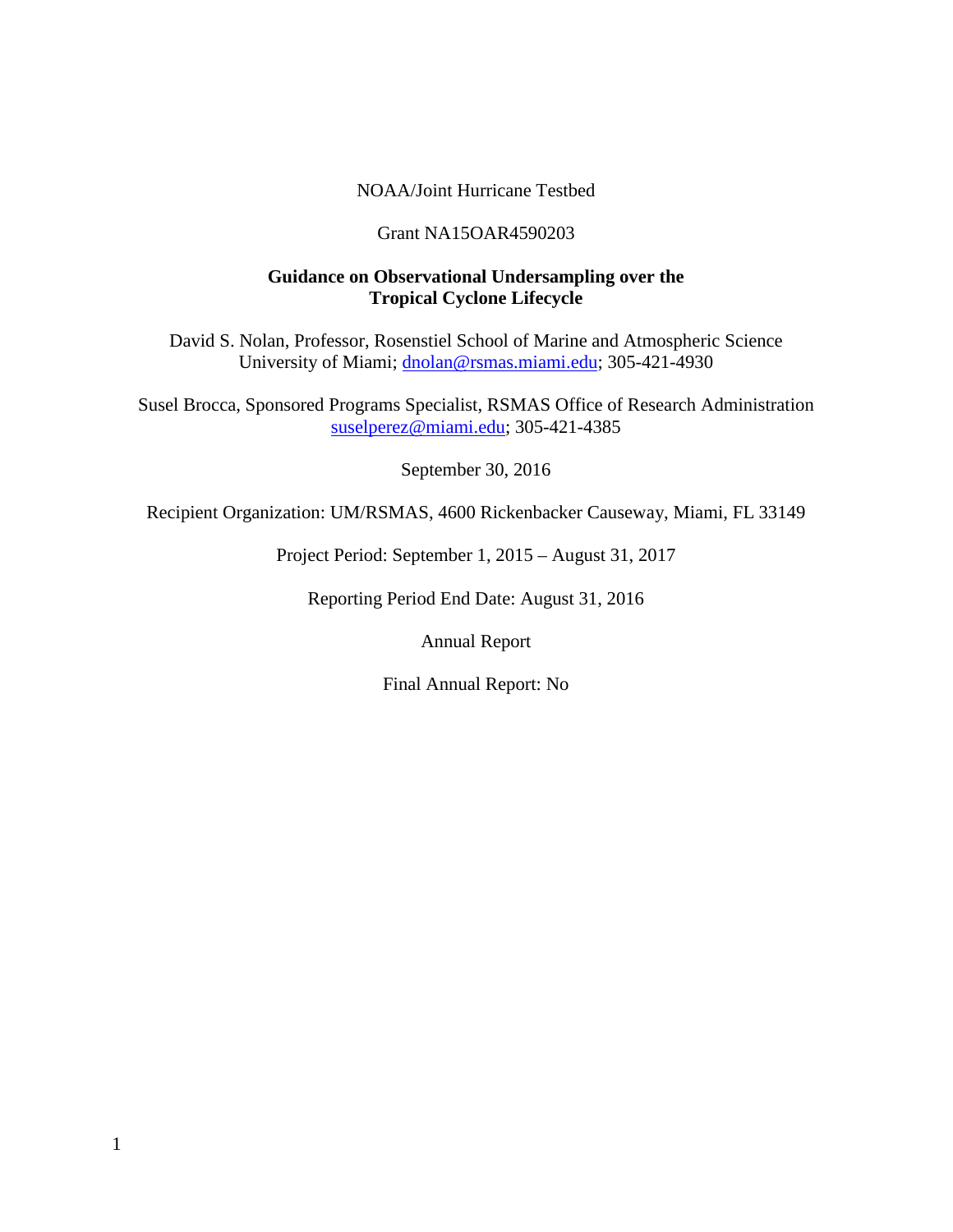## 1. ACCOMPLISHMENTS

### *a. Project Goals and Planned Activities*

The intensity of a hurricane is defined by the maximum one-minute average wind speed that is associated with the storm. Recent studies using high-resolution hurricane simulations with very frequent output have explored the relationship between the highest directly observed wind speed and the contemporaneous maximum 1-minute wind. These studies, one using SFMR data from simulated reconnaissance flights (Uhlhorn and Nolan 2012, hereafter UH2012), and another for simulated surface observations (Nolan et al. 2014), both show that the peak reported winds generally underestimate the actual peak winds. For the SFMR winds, the inherent undersampling of the highly variable hurricane wind field causes the highest observed wind to underestimate the actual intensity by 7-10%. This is generally supportive of the National Hurricane Center practice that assumes it is unlikely the maximum 1-minute wind is observed. However, these results were drawn from a single high-resolution simulation of Hurricane Isabel (2003), using only the period when the storm was intense, highly symmetric, and in fairly steady state. Given the significant asymmetries in the wind fields of most tropical cyclones, the underestimates for more complex systems could be considerably larger. Indeed, the aforementioned study that simulated surface observations found that the underestimates depended also on the size and asymmetry of the storm. These more diverse structures were sampled from a high-resolution simulation of the complete life cycle of an Atlantic hurricane.

The goal of this study is to compute systematic underestimates of hurricane intensity as measured by airborne SFMR instruments, surface observations (such as ships or buoys), and satellite-borne scatterometers. The underlying data sets will be very high-resolution, high-quality simulations, the realisms of which have already been well documented. As needed, additional simulations will be generated that are representative of storm structures that are not available from the first two cases. The deliverable product will be guidance for forecasters and for postseason analysts as to how to interpret SFMR, scatterometer, and point measurements of surface winds and pressure for differing classes of tropical storms and hurricanes.

### *b. Activities*

In the first half of Year 1, the same procedures and codes used to produce the results published in UH2012 have been applied to model output from 5 additional simulations: Hurricane Nature Run 1 (HNR1, Nolan et al. 2013), Hurricane Nature Run 2 (HNR2, Nolan and Mattocks 2014), the Hurricane Bill (2009) simulation of Moon and Nolan (2015a,b), and two new idealized simulations using the idealized modeling system described in Nolan (2011). Along with being newer simulations with higher resolution (1 km versus 1.33 km) and more sophisticated parameterizations, all of these simulations provide model output every 6 minutes or less. The results in UH2012 used wind fields that were linearly interpolated from hourly model output.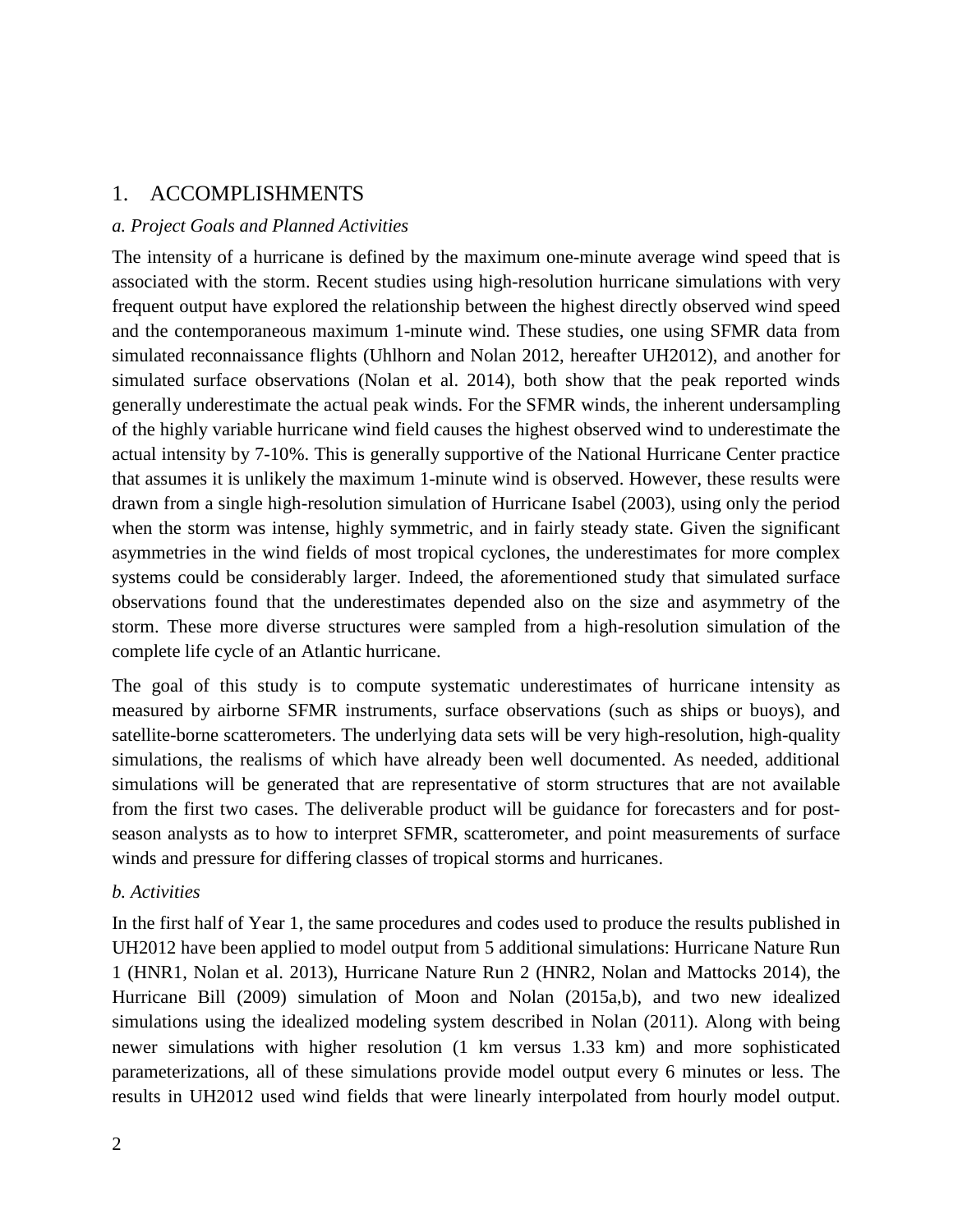Sets of 8 figure four penetrations were simulated every 3 hours, rather than every 6 hours, simply to obtain more results.

Analyses and comparisons of these results found considerable inconsistencies. The undersampling estimates based on HNR1 and HNR2 tended to be very large, from 10-20%. The underestimates from the two idealized simulations were lower, 7-10%, and for the Bill simulation they were lower still, around 4%.

Based on these preliminary results, we decided it was necessary that all the simulations should have nearly identical resolutions, vertical levels, and model physics. This contingency was discussed and planned for in the original proposal. The Hurricane Bill simulation was repeated using the same model setup and parameters as HNR1 and HNR2, and in addition, two new idealized simulations were also generated. These two idealized simulations were designed to be different in terms of size and intensity, with one producing a very small and intense hurricane (category 5), and the other producing a broader and weaker cyclone (category 2). These simulations were completed during the second half of Year 1. All of the SFMR undersampling calculations were repeated for the updated simulations.

Also in accordance with the proposed activities, we also investigated the phenomenon of pressure undersampling in the eye. Currently, minimum surface pressure in a hurricane is frequently estimated from the final reported surface pressure made by dropsondes before they land in the ocean. Since it cannot be known if that pressure is the minimum value, NHC uses a correction based on the reported surface wind speed, reducing the estimate by 1 hPa per 10 knots of wind speed at "splashdown." We set up a framework to assess this practice, by simulating thousands of reported dropsonde surface wind speeds and pressures by sampling model gridpoints at the surface over many model output times.

### *c. Results*

Typical undersampling analyses are shown in Figure 1. The black and red curves show the peak 1-min surface wind and its 6-hour running mean, respectively. The blue dots show the mean of the peak surface wind observed by the SFMR on 8 simulated reconnaissance flights, where error bars represent the 95% confidence interval.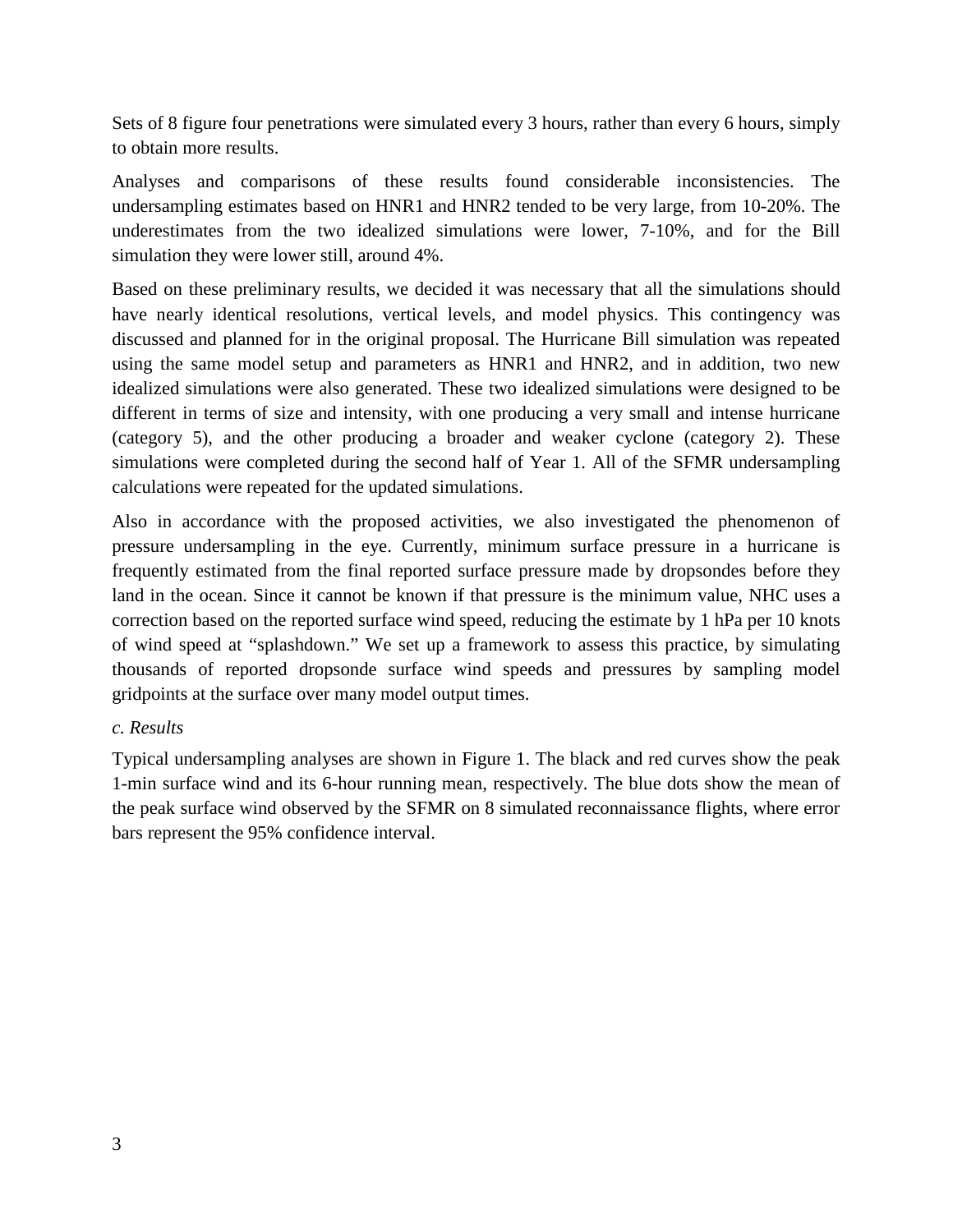

Figure 1: Undersampling results for HNR1 (left) and the new idealized simulation of an intense hurricane (right). Black curve shows peak 1-min mean wind every 6 or 5 min, respectively. Red curve shows running 6-hour mean. Dates for the idealized storm are fictional but used for comparison.

The cumulative results so far are summarized in Table 1. These show the mean values of the underestimate of the peak 1-min surface wind averaged during the approximately 1 hour for the aircraft to complete a figure 4 pattern, and also to the average over the coincident 6-hr synoptic perod, each in terms of actual wind speed (m/s) and in percentages. The original Isabel (2003) case is included from the original model output with 1.33 km grid spacing and simpler model physics.

Preliminary results from the study of undersampling for surface pressure values are shown in Figure 2. The *x* and *y* axes show the surface (10 m) wind speed and the difference between the pressure at that location and the lowest pressure value near the center of the storm, respectively (thus excluding any localized minima that might occur in the eyewall). The colors show the normalized frequency or likelihood that the two values will be observed together, and the black curve shows the mean pressure difference for each wind range. These results show that the rule of 1 hPa per 10 knots of wind is actually pretty good for large wind speeds, but for small wind speeds there should still be some reduction in pressure, because the chance of hitting the true pressure minimum is still very small.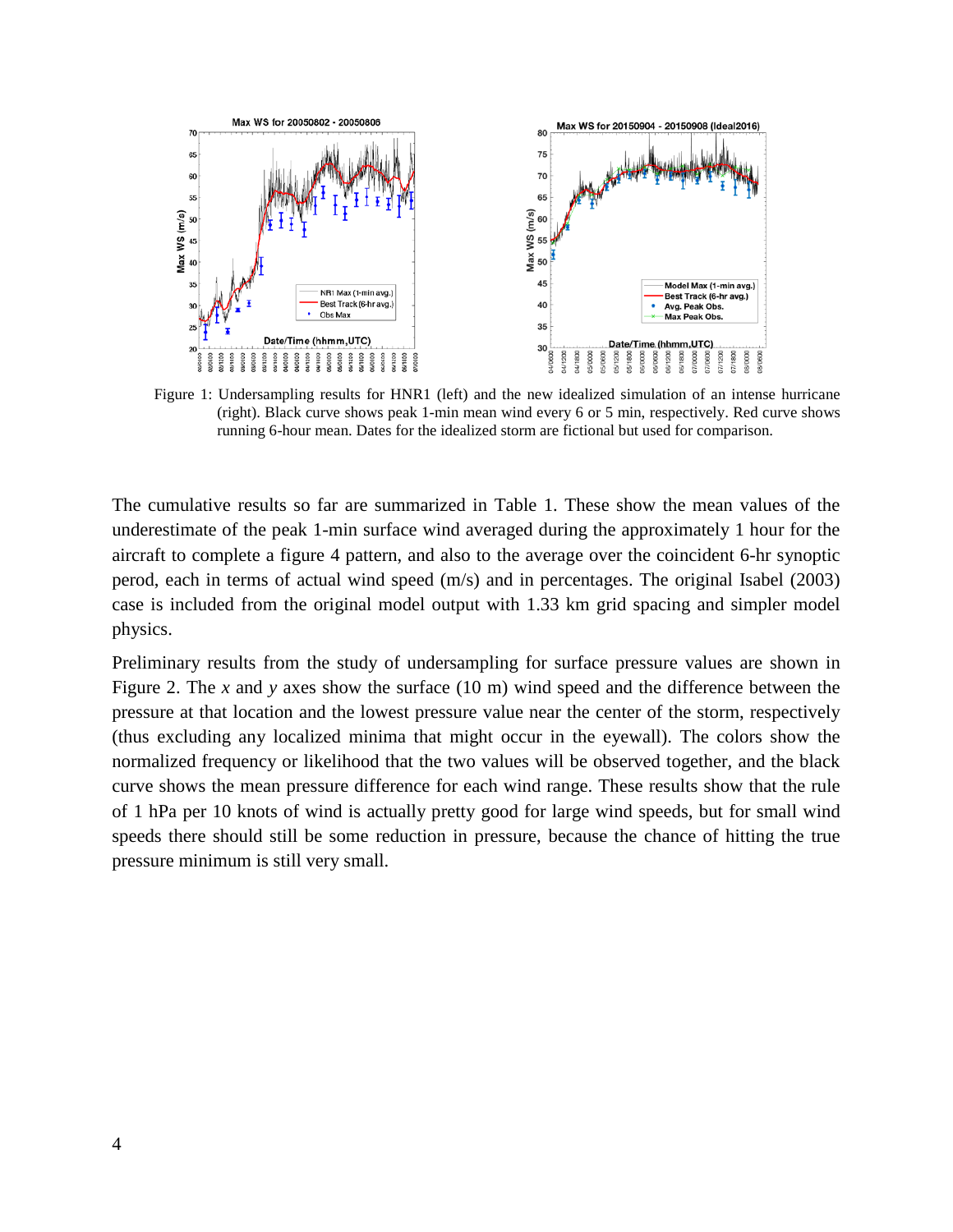|                      | Avg. 1- $hr$ $(\%)$ | Avg. 1-hr $(m s^{-1})$ | Avg. $6-hr$ $%$ ) | Avg. 6-hr $(m s^{-1})$ |
|----------------------|---------------------|------------------------|-------------------|------------------------|
| Isabel $(2003)$      | $7.3 \pm 1.0$       | $4.6 \pm 0.6$          | $7.3 \pm 1.0$     | $4.6 \pm 0.6$          |
| Bill (2009)          | $4.8 \pm 0.5$       | $3.0 \pm 0.3$          | $4.9 \pm 0.6$     | $3.1 \pm 0.4$          |
| Ideal (Category 2)   | $7.8 \pm 1.5$       | $3.7 \pm 0.7$          | $8.1 \pm 0.7$     | $3.9 \pm 0.3$          |
| Ideal (Category 5)   | $7.9 \pm 1.7$       | $5.8 \pm 1.4$          | $7.5 \pm 1.0$     | $5.5 \pm 0.7$          |
| Ideal $(SST = 29 C)$ | $8.6 \pm 1.8$       | $3.4 \pm 0.4$          | $9.1 \pm 1.7$     | $3.7 \pm 0.4$          |
| Ideal $(SST = 27 C)$ | $12.7 \pm 1.2$      | $5.0 \pm 0.4$          | $12.9 \pm 1.2$    | $5.1 \pm 0.4$          |
| HNR1                 | $10.9 \pm 0.6$      | $5.5 \pm 0.4$          | $11.4 \pm 0.8$    | $5.7 \pm 0.4$          |
| HNR <sub>2</sub>     | $16.1 \pm 1.6$      | $6.3 \pm 0.7$          | $16.5 \pm 1.9$    | $6.4 \pm 0.7$          |
|                      |                     |                        |                   |                        |
| HNR1(TS)             | $11.7 \pm 4.5$      | $3.2 \pm 1.4$          | $12.7 \pm 6.2$    | $4.0 \pm 2.5$          |
| $HNR1$ (RI)          | $14.0 \pm 2.4$      | $6.4 \pm 2.1$          | $13.3 \pm 5.7$    | $5.5 \pm 3.5$          |
| HNR1 (Small)         | $11.5 \pm 1.5$      | $6.2 \pm 0.9$          | $12.4 \pm 1.8$    | $7.0 \pm 1.2$          |
| HNR1 (Mature)        | $10.7 \pm 1.2$      | $6.5 \pm 0.8$          | $10.8 \pm 1.1$    | $6.7 \pm 0.6$          |
| HNR1 (Recurving)     | $11.1 \pm 1.8$      | $5.3 \pm 0.8$          | $11.5 \pm 2.0$    | $5.4 \pm 0.9$          |

Table 1. Average underestimations of maximum surface winds for various tropical cyclone simulations are provided based on 1-hr and 6-hour mean model maxima of 1-min surface wind. Average values are presented in m/s and as a percentage of the respective model maxima with 95% confidence intervals also indicated.



Figure 2: Frequency of surface pressure overestimates as a function of surface wind speed for two different stages of the TC life cycle as simulations in HNR1: First peak intensity after RI (left), and mature stage (right). Black dots show mean overestimate for each wind speed category.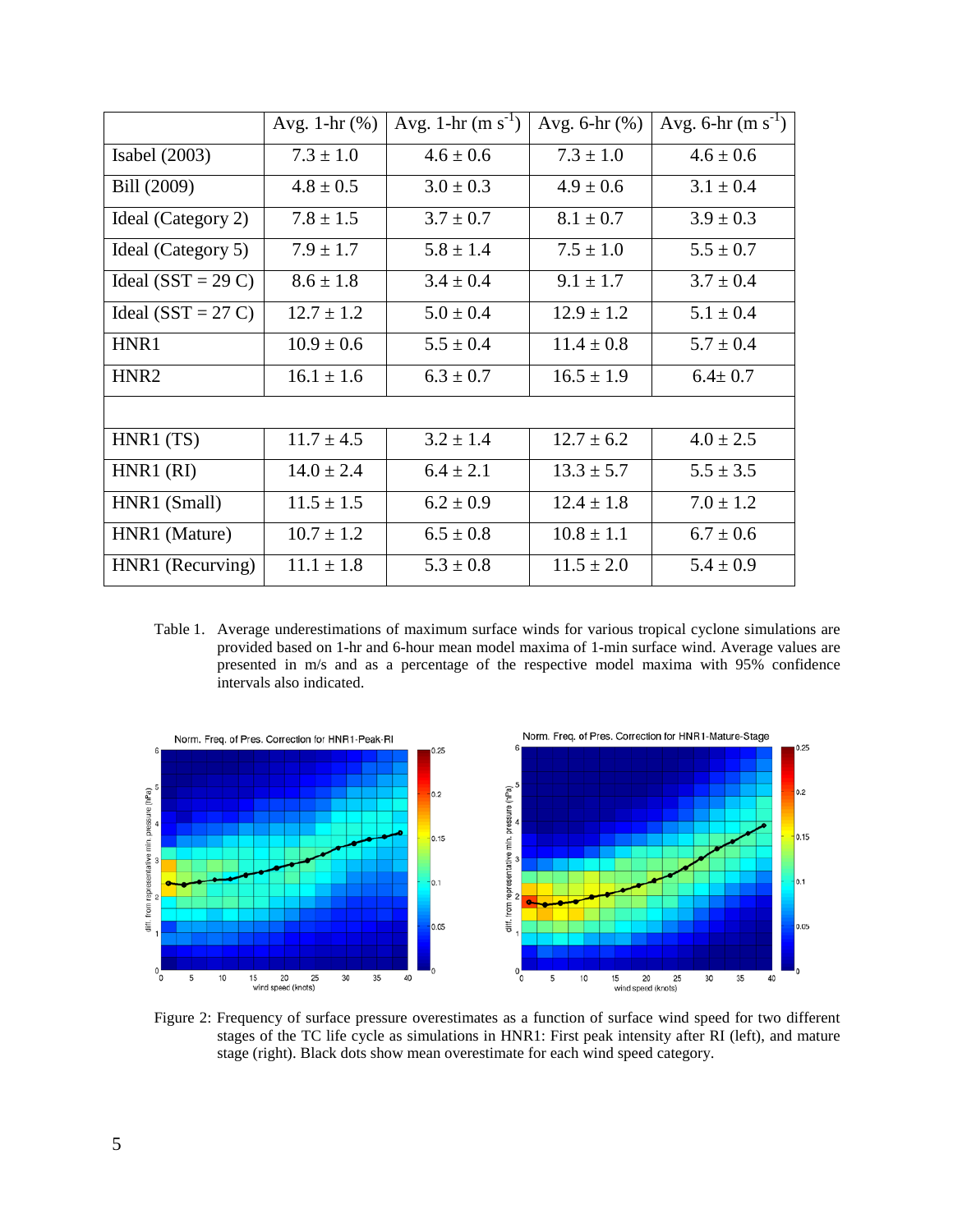Returning to the issue of wind speed undersampling, we have proposed that SFMR undersampling depends on storm intensity, storm size, and storm asymmetry. To test this hypothesis, we computed correlations between the undersampling value and measures of the above-mentioned descriptors: storm intensity based on the maximum azimuthal mean surface wind; storm size based on the radius of maximum azimuthal surface wind; and storm asymmetry based on the relative amplitudes of the wavenumber 1 and 2 surface wind asymmetries to the maximum azimuthal mean surface wind. These metrics were designed to be similar to what NHC forecasters might be able to ascertain in real time. Figure 3 shows the combined results of these correlations for the two idealized hurricane simulations, the two nature run simulations, and the Bill simulation. Clearly, the undersampling percentage depends strongly on all three parameters, although surprisingly, the asymmetry parameter shows the least correlation.



Figure 3: Scatterplots and linear fits of undersampling rate (in percentage) of the 6-hour mean peak intensity as a function of the RMW at the surface (left), azimuthal mean wind speed at the surface (middle) and the asymmetry parameter.

#### *d. Plans for the next reporting period*

In the next 6 months, we will continue to refine the results above and to develop a strategy to make them accessible and useful to NHC forecasters in real time. We will also start work on the final goal of our project, which is to compute undersampling estimates for scatterometer overpasses. We will simulate scatterometer overpasses by smoothing the data from the native 1 km model resolution onto grids with appropriate resolutions, such as 50 km (e.g., ASCAT) or 25 km (e.g., future instruments). Peak winds on these grids will be compared to the actual peak winds, and we will explore ways to predict the underestimate purely from the scatterometer wind field itself.

#### 2. PRODUCTS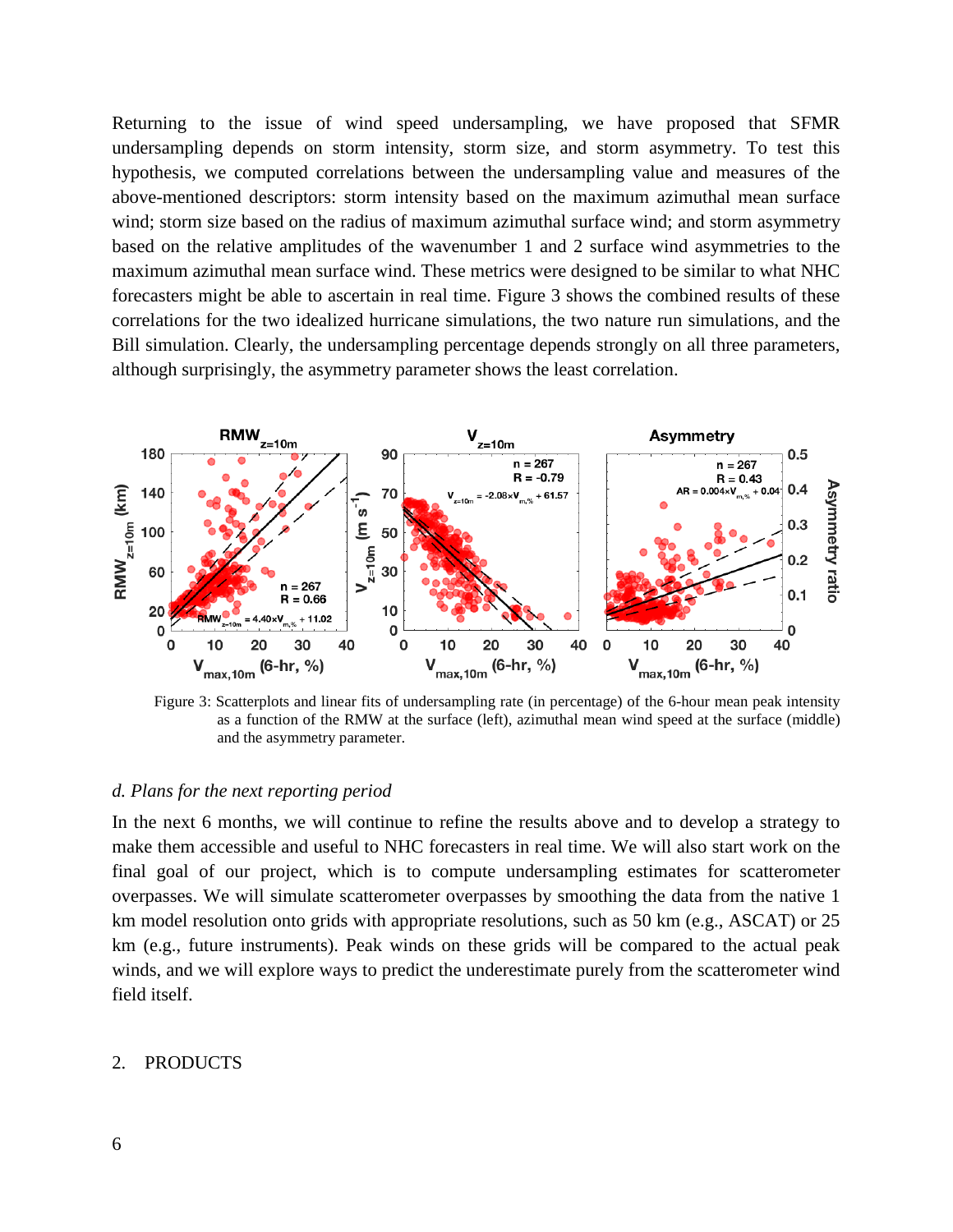No major products or deliverables were planned for Year 1. We gave a presentation at the IHC and we presented a poster at the AMS Conference on Hurricanes and Tropical Meteorology:

Klotz, B. W., D. S. Nolan, and E. W. Uhlhorn, 2016: Further studies in observational undersampling in flight-level and SFMR observations. Available from <http://ams.confex.com.ams/32Hurr/webprogram/Paper293604.html>

# 3. PARTICIPANTS & OTHER COLLABORATING ORGANIZATIONS

The PI, Dr. David Nolan, and Mr. Bradley Klotz of NOAA/HRD/CIMAS, have worked on this project.

Originally, Dr. Eric Uhlhorn of NOAA/HRD was also a PI for this project. However, he departed NOAA for private industry in November 2015. Mr. Klotz was assigned to replace him and to perform much of the analyses originally intended for Dr. Uhlhorn.

Other than UM/RSMAS/CIMAS and NOAA/HRD, no other organizations have been involved.

## 4. IMPACT

No impact at this time.

# 5. CHANGES/PROBLEMS

There have been no significant changes to the project plan or activities.

# 6. SPECIAL REPORTING REQUIREMENTS

At the present time, the results from this project can be characterized by readiness levels RL3 and  $RIA$ .

## 7. BUDGETARY INFORMATION

With the departure of Dr. Uhlhorn, the funds originally intended for his salary were redirected to increase support at CIMAS for Mr. Klotz. No other changes were made to the budgets, and budget expenditures are on track.

# 8. PROJECT OUTCOMES

As of yet there are no project outcomes.